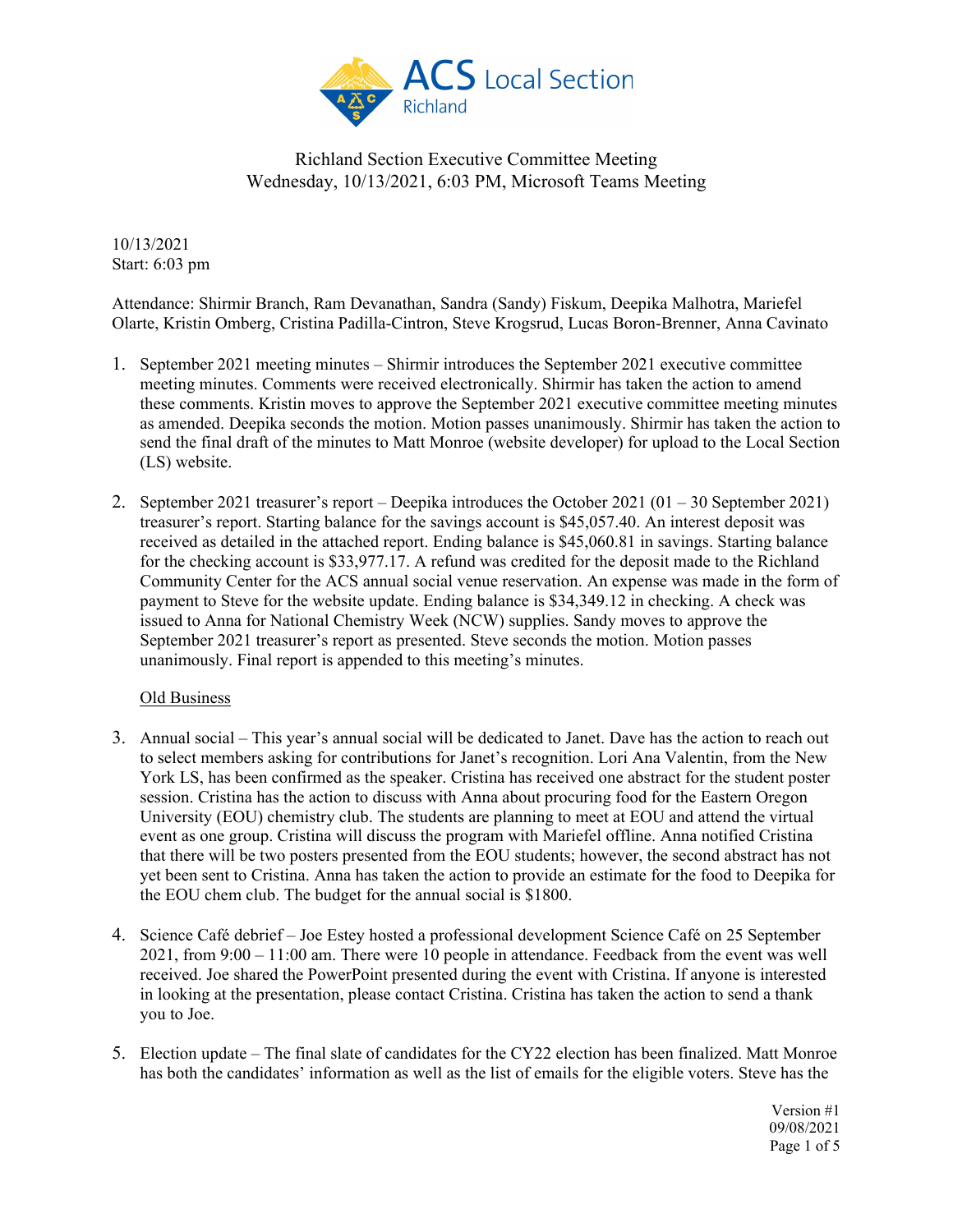

list for paper ballots for members who do not list email addresses. Paper ballots can be mailed back to Sandy. Sandy has taken the action to notify Matt that the electronic ballots are ready to be sent to the membership. Anna suggested sending a note to the membership notifying them of the upcoming elections, specifically verifying the electronic link that will be sent to the membership. Sandy has taken the action to draft a narrative for Anna to send.

- 6. ACS Fellows nominations The LS wanted to nominate Dave for an ACS Fellow last year. However, due to a miscommunication between the Richland LS and the Division of Energy & Fuels (ENFL), Dave was not nominated. Mariefel has recommended officially putting his nomination forward this year. Kristin suggested asking the ENFL Division Chair to provide a letter of support. Anna moves to nominate Dave for this year's LS nominee for ACS Fellow. Kristin seconds the motion. Motion passes unanimously. Sandy has the action to move forward with the nomination.
- 7. GAC advocacy training Five members had signed up for the advocacy training individually but did not complete it. Kristin is hosting an advocacy training workshop to walk attendees through the training course. The first session was hosted on 12 October 2021 with 10 people in attendance. After the workshop is completed, Kristin will begin setting up virtual meetings with local officials. Meetings will likely take place over the upcoming holiday recesses.
- 8. Bystander training The bystander training will be conducted by Tanya Bowers (Pacific Northwest National Laboratory). The first training will be held 16 November 2021. Tanya provided a PowerPoint that can be used as a tool during the training. The presentation can be tailored to fit scenarios that might be experienced as an ACS member. Anna asked if some of the scenarios can be crafted to fit in an academic setting. Mariefel will send out the PowerPoint to volunteers who would help choose relevant scenarios. Responses are requested by the end of October.
- 9. NOR board update Ram has reported that NORM 2022 will be hosted by the Montana LS. NORM 2023 will be hosted by the Inland Northwest LS.
- 10. ChemLuminary awards This year's ChemLuminary awards will be hosted virtually on 21 October 2021. The LS has been nominated and attendance by its members is requested.

#### New business

- 11. ChemClash NCW event For NCW, the Program-in-a-Box event will be replaced by ChemClash: Rival Reaction event. Both Columbia Basin College (CBC) and EOU chem clubs have groups registered for this event. The event will be held 19 October 2021 at 7:00 pm ET. This will not conflict with GAC advocacy training held at  $5:30 - 6:30$  pm PT.
- 12. Chemistry Olympiad Padmaja Gupta (CBC) identified schools and contacts in Richland and Kennewick to hand out flyers for interest in participating in the Chemistry Olympiad. If anyone is aware of students interested in participating in the Olympiad, the executive committee can pass contact information to Padmaja.

Version #1 09/08/2021 Page 2 of 5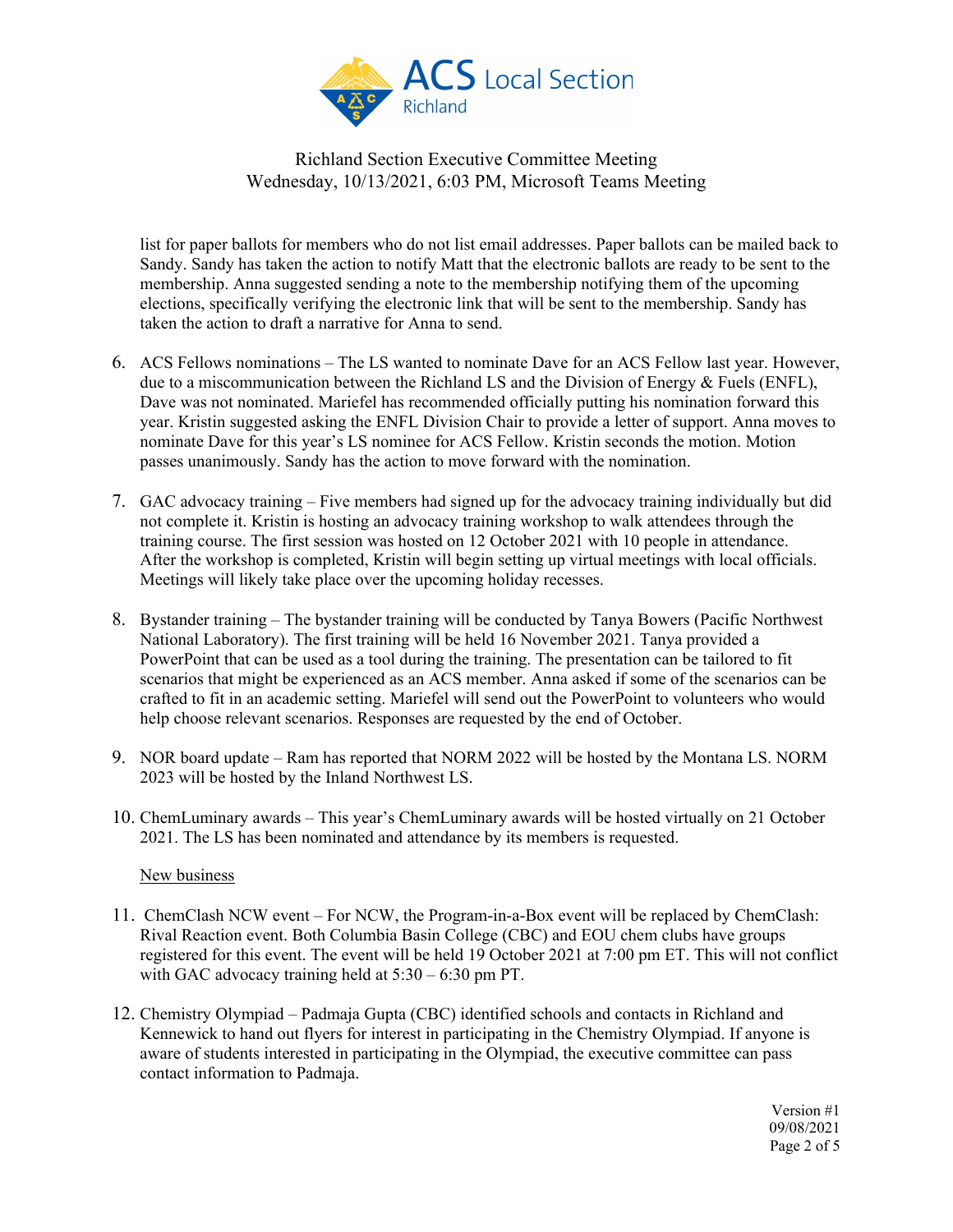

### Other business

- 13. Website The new LS website is now active [\(https://acsrichland.org/\)](https://acsrichland.org/). Matt Monroe is the administrator for the new ACS website. Select others will be identified as editors. Sharon Betterton will host a 1-hour training session for website administrators and editors. Wednesday, 20 October 2021 at 6:30 pm or Thursday, 21 October 2021 at 6:00 pm are favorable dates. Steve will confer with Sharon to confirm a date. Initial feedback for the new website has been positive. Steve will work with Anna to close out the METT Grant, which is a funding source for the new website design. The old LS website will now redirect viewers to the new website. Steve will work with Matt to eventually closeout the old website.
- 14. NCW NCW will be held 17 23 October 2021. This year's theme is "Fast or Slow…Chemistry Makes it Go." Anna has ordered several NCW supplies from the ACS store. If anyone needs supplies, please let Anna know. Supplies were handed out at the EOU homecoming. The EOU had a float during the homecoming parade. The EOU chem club will also host a table at the La Grande Saturday Market on 16 October 2021 to promote NCW. Girls in Science will be held virtually on 06 November 2021. Shirmir reached out to Carlston Seivers from Georgia Tech. Due to the busy LS schedule for the rest of the year, Mariefel suggested asking if he is willing to speak at a Science Café in the new year.
- 15. 2022 budget The time is now to start discussing the 2022 budget.
- 16. Sandy's contact information Sandy has requested that she be contacted on her personal email rather than her work email. Her work email will no longer be active after 31 December 2021. Congrats to Sandy on her retirement!

#### Committee reports

- 17. Programs Updates reported above.
- 18. Membership No updates to report.
- 19. Awards Updates reported above.
- 20. Public Relations Updates reported above.
- 21. Education No updates to report.
- 22. Diversity and Inclusion A report for 2021 D&I grant needs to be submitted. Anna will work with Cristina to get the report completed. Cristina is working to prepare a proposal to be submitted for a D&I grant in 2022.
- 23. Government Affairs Updates reported above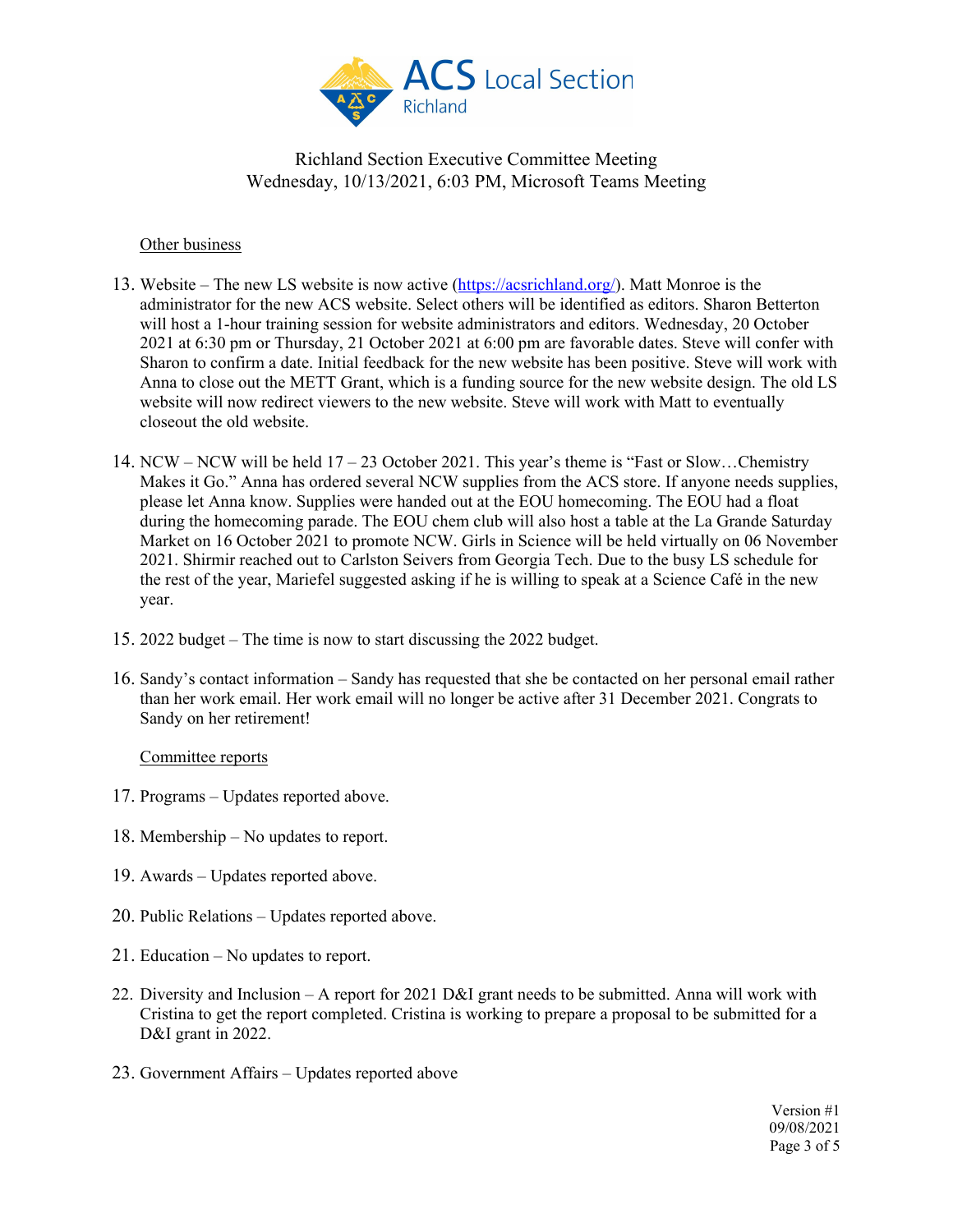

24. Women Chemists – No updates to report.

Sandy moves to adjourn the October 2021 executive committee meeting, Kristin seconds the motion. Motion passes unanimously.

Mariefel adjourns the October 2021 executive committee meeting at 7:04 pm.